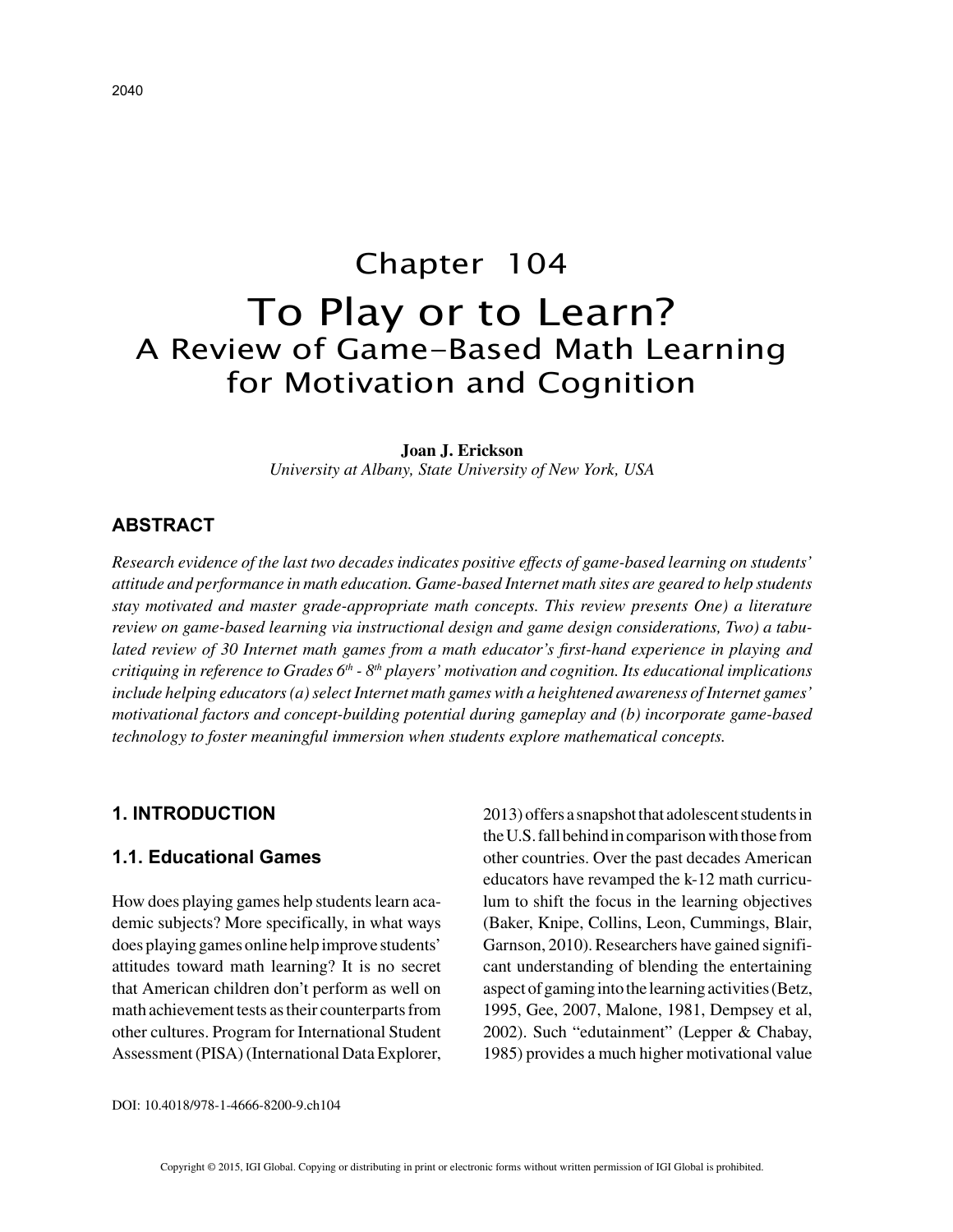for the learners. Game designers such as Prensky (2001) acknowledged that digital learning games were the highly exciting medium that combined serious learning into interactive entertainment.

Children born in and after the 1990s are raised in an environment with mobile electronic devices and all-time connection to the Internet. With young children spending up to 10,000 hours of computer or video games by the time they turn 21 (Prensky, 2003), game-based learning will remain an important topic in education in today's digital era because our digital natives (Prensky, 2001b, 2003) are growing up having adapted to multitasking in the world of hypermedia. Learning mathematical concepts through gaming is no exception.

## **1.2. Playing for Fun vs. Learning for Mastery**

The term "Educational Games" suggested its oxymoronic nature in the traditional pedagogy. The conventional purpose of using classroom games was to supplement instruction, and help students drill and reach mastery. These learningoriented gaming activities were often deemed as "boring" in students' eyes (Prensky, 2003). On the other hand, game without an obvious academic objective meant fun, something people pursued for entertainment, for leisure. Young children do learn through play, however, fun is replaced by work once they enter formal education (Lepper &Chabay, 1985). Although Csikszentmihalyi and LeFevre (1989) find that people gain positive experience in both leisure and obligatory situations when fully immersed in the activity, young learners tend to view a learning [math] game as work (Ke, 2008, Van Eck, 2006a).

As the modern day technology develops, educators and instructional researchers insert learning materials with better engagement tools into a compact play module in the form of a classroom game, video game, computer game, and to the latest, massive-multiple-player game that relies on the high speed of hypermedia technology. As long as there are clearly defined goals, rules, and payoffs, a set of activities with one or more players can be called a "game" (Dempsey, Haynes, Lucassen, & Casey, 2002). From the gaming perspective, Prensky (2003) shares his astute observation: "kids like all humans love to learn when it isn't forced upon them. Modern computer and video games provide learning opportunities" frequently and quickly. Today's math educational games are no exception: gone are the blatantly obvious learning objectives and instead, there is the increased playability and readily accessibility on websites and as apps. Students, parents, and educators can find math games for virtually any topic for grades K through lower high school grades.

A significant amount of research evidence validates that Internet educational games effectively serve their purposes in engaging students, and possibly inducing meaningful learning. Apart from the ongoing research regarding game-based cognitive gain in math learning, researchers and educators on the forefront of e-learning or game-based learning have produced mixed results (Dempsey, 1996, Van Eck, 2006b) and continue to modify the instructional design in order to address the changing needs of the learners of a modern day classroom. Unlike the digital immigrants (Prensky, 2001b) who learned math with limited interactive tools, today's students spend up to 7.5 hours a day interacting with multimedia (NCTM, 2000). For math educators looking for ways to deepen learners' understanding, we should seek the appropriate blend between the motivational value and the cognitive stimulation in an online math game.

To effectively review both motivational and cognitive effects of game-based math learning, the present review consists of two sections, motivational effects and cognitive effects. Each section includes two subsections, literature review and tabulated game review. The objective of the review is to summarize the key principles in the recent literature on learners' motivation and cognition and use the theoretically and empirically